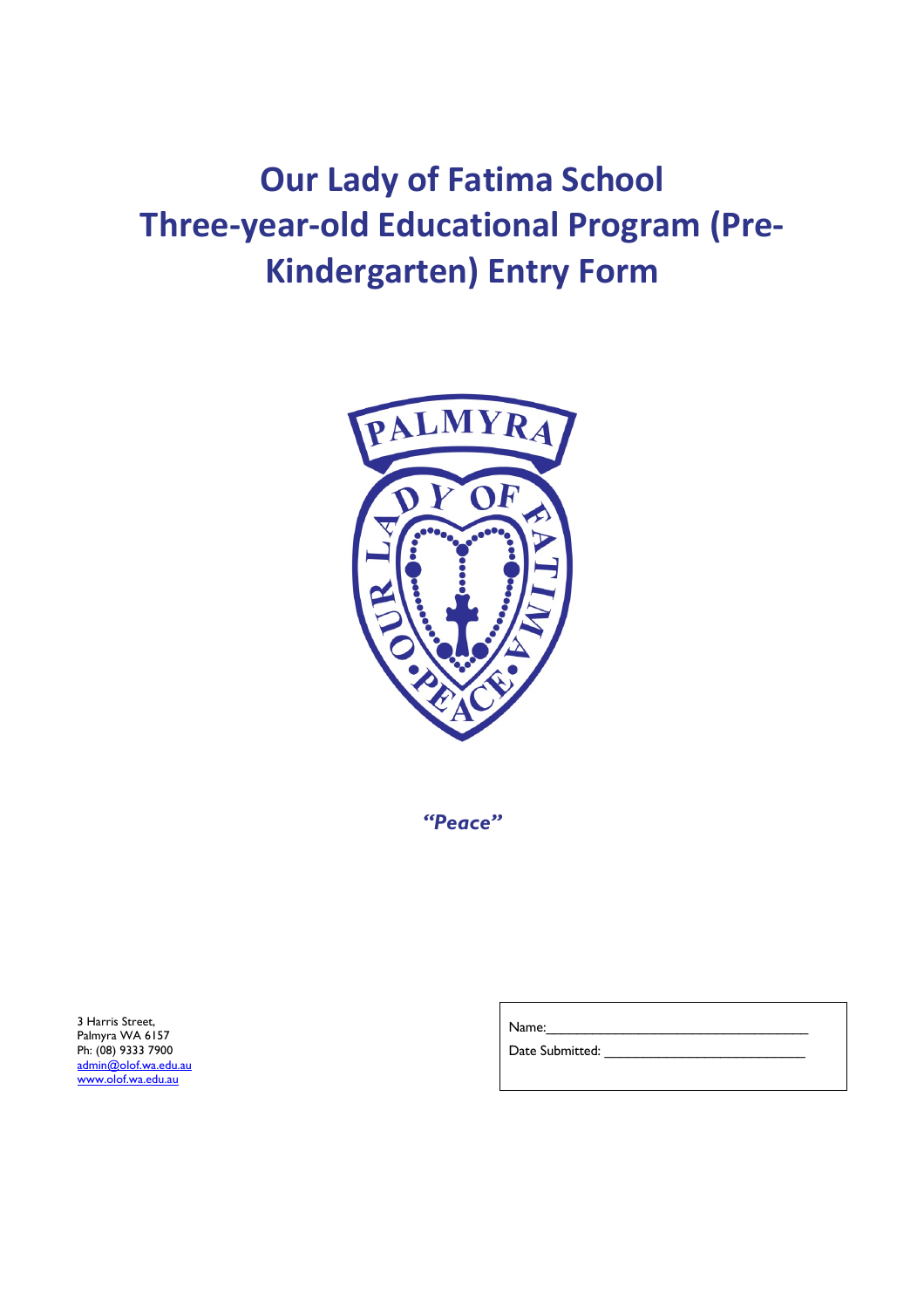## **Student Information**

|                                                                                                                                                                                                                                      | If born outside of Australia                        |
|--------------------------------------------------------------------------------------------------------------------------------------------------------------------------------------------------------------------------------------|-----------------------------------------------------|
|                                                                                                                                                                                                                                      |                                                     |
|                                                                                                                                                                                                                                      | Visa Category Number: 1997                          |
|                                                                                                                                                                                                                                      | Country of Citizenship: The Country of Citizenship: |
|                                                                                                                                                                                                                                      |                                                     |
|                                                                                                                                                                                                                                      |                                                     |
| Date of birth: <u>contained a series of the series of the series of the series of the series of the series of the series of the series of the series of the series of the series of the series of the series of the series of th</u> |                                                     |
| Birth Certificate attached: Yes $\Box$ No $\Box$                                                                                                                                                                                     |                                                     |
| Birthplace: Management and the state of the state of the state of the state of the state of the state of the state of the state of the state of the state of the state of the state of the state of the state of the state of        |                                                     |
| Aboriginal/ Torres Strait Islander: Yes $\Box$ No $\Box$                                                                                                                                                                             |                                                     |
| If yes to Aboriginal/ Torres Strait Islander, then Group of Origin:                                                                                                                                                                  | Date of Reception of Sacraments                     |
| and the state of the state of the state of the state of the state of the state of the state of the state of th                                                                                                                       |                                                     |
|                                                                                                                                                                                                                                      |                                                     |
| Australian Permanent: Resident: Yes In No                                                                                                                                                                                            |                                                     |

### **Family Information**

| <b>Parent or Guardian</b>                                                                                                                                                                                                      |            | <b>Parent or Guardian</b>                                                                                                                                                                                                      |            |
|--------------------------------------------------------------------------------------------------------------------------------------------------------------------------------------------------------------------------------|------------|--------------------------------------------------------------------------------------------------------------------------------------------------------------------------------------------------------------------------------|------------|
| Title: Surname: Surname: Surname: Surname: Surname: Surname: Surname: Surname: Surname: Surname: Surname: Surname: Surname: Surname: Surname: Surname: Surname: Surname: Surname: Surname: Surname: Surname: Surname: Surname: |            | Title: Surname: Surname: Surname: Surname: Surname: Surname: Surname: Surname: Surname: Surname: Surname: Surname: Surname: Surname: Surname: Surname: Surname: Surname: Surname: Surname: Surname: Surname: Surname: Surname: |            |
| First Name: 1988 Communication of the Communication of the Communication of the Communication of the Communication of the Communication of the Communication of the Communication of the Communication of the Communication of |            | First Name: Name: Name: Name: Name: Name: Name: Name: Name: Name: Name: Name: Name: Name: Name: Name: Name: Name: Name: Name: Name: Name: Name: Name: Name: Name: Name: Name: Name: Name: Name: Name: Name: Name: Name: Name:  |            |
|                                                                                                                                                                                                                                |            |                                                                                                                                                                                                                                |            |
|                                                                                                                                                                                                                                | Post Code: |                                                                                                                                                                                                                                | Post Code: |
| Telephone (H): Telephone (H):                                                                                                                                                                                                  |            |                                                                                                                                                                                                                                |            |
|                                                                                                                                                                                                                                |            |                                                                                                                                                                                                                                |            |
|                                                                                                                                                                                                                                |            |                                                                                                                                                                                                                                |            |
| Email Address: 2008. 2009. 2010. 2010. 2010. 2010. 2010. 2010. 2010. 2010. 2010. 2010. 2010. 2010. 2010. 2010                                                                                                                  |            |                                                                                                                                                                                                                                |            |
| Country of Citizenship: 2000                                                                                                                                                                                                   |            | Country of Citizenship: 2000                                                                                                                                                                                                   |            |

# **Custody/Guardianship**

| Name of person(s) with legal guardianship of the student:                                  |
|--------------------------------------------------------------------------------------------|
| If applicable, a copy of any Parenting or Restraint Order is attached $\Box$ Yes $\Box$ No |
| Any other conditions enforced at law?                                                      |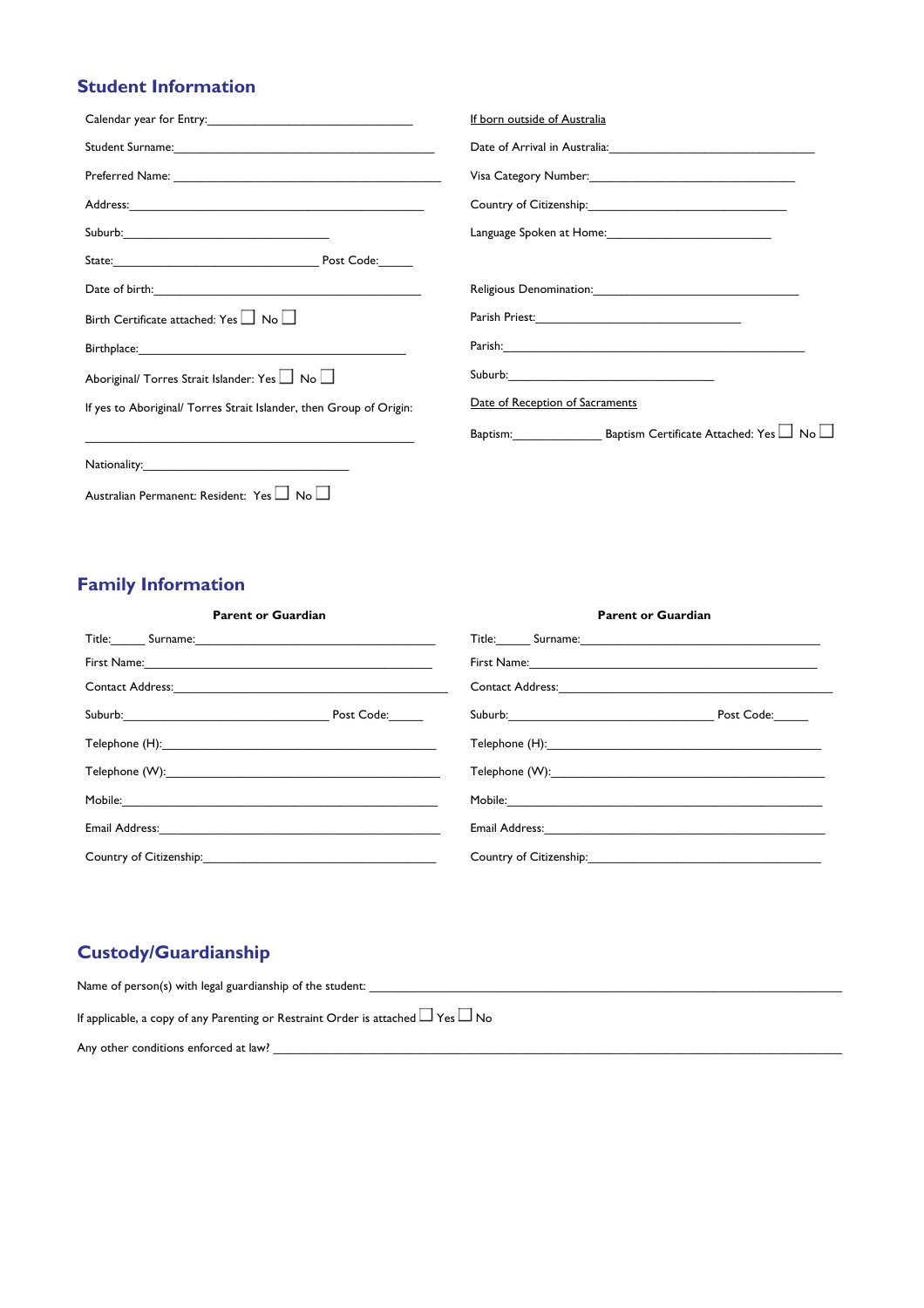#### **Siblings Currently Attending the School**

| Name: | Year Level: |
|-------|-------------|
| Name: | Year Level: |
| Name: | Year Level: |
| Name: | Year Level: |

#### **Siblings Currently Attending Other Schools**

| Name: | Year Level:         | School:<br>the control of the control of the control of the control of the control of the control of the control of the control of the control of the control of the control of the control of the control of the control of the control |
|-------|---------------------|------------------------------------------------------------------------------------------------------------------------------------------------------------------------------------------------------------------------------------------|
| Name: | Year Level:         | School:                                                                                                                                                                                                                                  |
| Name: | Year Level: School: |                                                                                                                                                                                                                                          |
| Name: | Year Level:         | School:                                                                                                                                                                                                                                  |

#### **Emergency Contact Details (other than a parent/guardian)**

| Name:                                                                                                                                           | Relation to Student:<br><u> 1980 - Jan Stein Stein Stein Stein Stein Stein Stein Stein Stein Stein Stein Stein Stein Stein Stein Stein S</u> |
|-------------------------------------------------------------------------------------------------------------------------------------------------|----------------------------------------------------------------------------------------------------------------------------------------------|
| Address:<br><u> 1989 - Johann Stoff, amerikansk politiker (d. 1989)</u>                                                                         |                                                                                                                                              |
| <b>Contact Numbers:</b><br><u> 1980 - Jan Barnett, martin de ferroar a forma de la forma de la forma de la forma de la forma de la forma de</u> |                                                                                                                                              |
|                                                                                                                                                 |                                                                                                                                              |
|                                                                                                                                                 |                                                                                                                                              |
| Address:<br>the contract of the contract of the contract of the contract of the contract of the contract of the                                 |                                                                                                                                              |
| <b>Contact Numbers:</b>                                                                                                                         |                                                                                                                                              |

#### **Disclosure**

Do you agree that the information supplied in the Student Information and Family sections, can be provided to the relevant Parish Priest? relevant Parish Priest?

#### **Agreement**

I/we understand that enrolment in the program must relate to participation in the program and not enrolment into the school. Formal enrolment into the school occurs via an application at the time of seeking enrolment into kindergarten or subsequent year levels. An application form is available from the school administration or via the school website.

I/we understand and accept that the completion of this application/enrolment form does not guarantee an enrolment interview. Successful applicants will be determined in accordance with the school's enrolment criteria.

I/we understand and accept that attendance at an interview does not guarantee an enrolment offer being made.

I/we understand that enrolment of a student in one Catholic school does not guarantee the enrolment of that student in any other Catholic school.

I/we have completed this application form fully and to the best of my/our knowledge.

Further, I/we acknowledge and accept that if it can be demonstrated that I/we have withheld information relevant to the application/enrolment process, especially in relation to this student's Parenting Orders, then the enrolment may be refused or terminated on this ground.